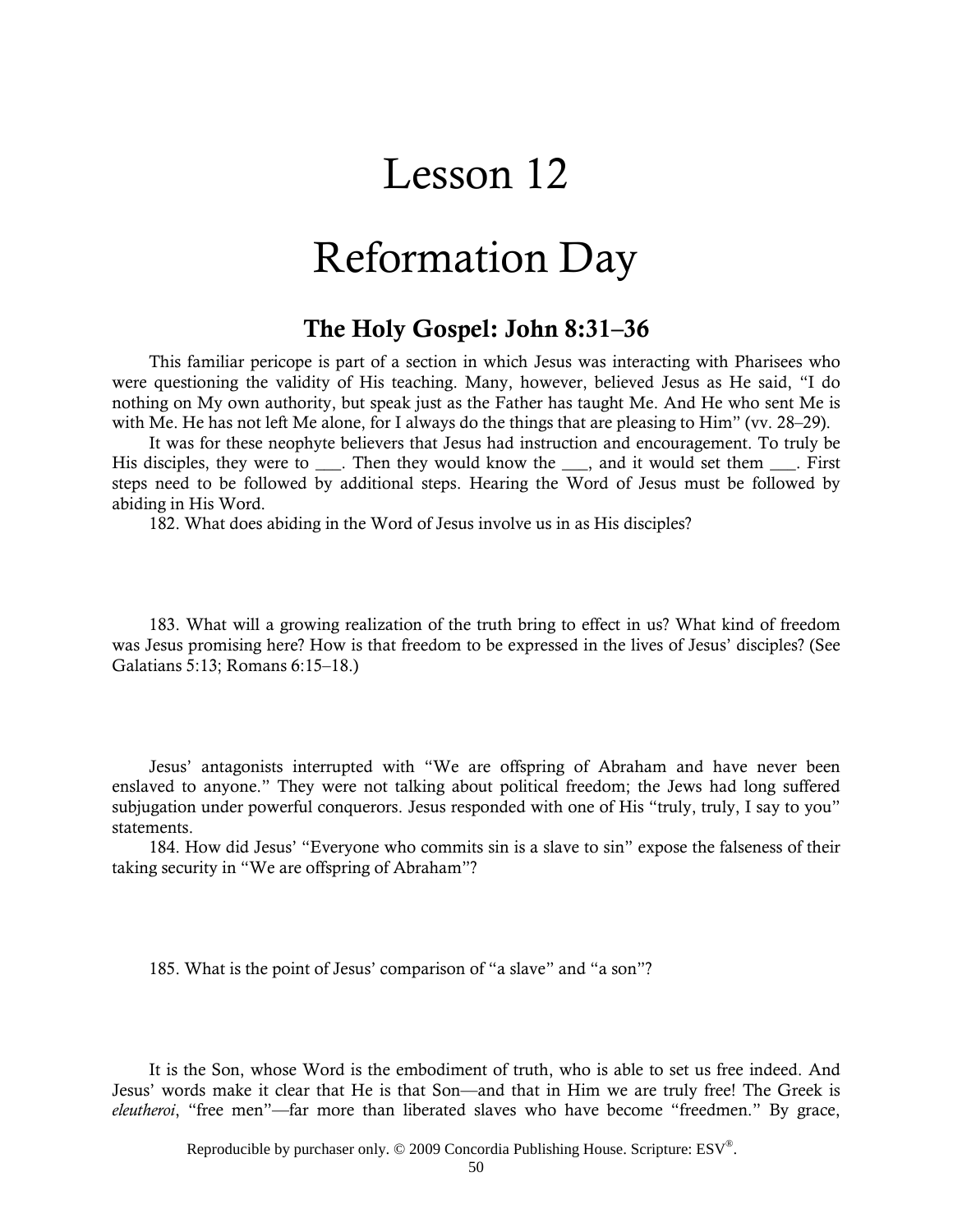through faith, we become sons and daughters in the family of God, brothers and sisters of our Lord Jesus Christ, and will belong to the family of God forever.

### The First Lesson: Revelation 14:6–7

186. What is the significance of the messenger's flying "in mid-heaven," as the Greek puts it? Why is his message called "an eternal gospel"? To whom does the messenger proclaim this eternal Gospel?

This lesson is appropriate for Reformation Day. Since the time of the Reformation, Luther and other reformers have been seen in these angel messengers in Revelation. They returned the Church to a focus on the Gospel truth—the Good News that assures God's children of salvation by grace through faith in Jesus' completed work of redemption, and not by religiosity and its works. (See Romans 3:28; Galatians 2:15–16, 21.)

187. Are the pastors and teachers of the Church of today represented by this angel messenger in Revelation?

188. How may we all see ourselves as this angel with the Gospel to be Good-Newsed to all?

189. How does the angel messenger's announcing that "the hour of [God's] judgment has come" relate to the eternal Gospel he proclaims?

190. How does this First Lesson tie in with today's Holy Gospel?

### The Epistle for the Day: Romans 3:19–28

Paul had quoted from Old Testament Scriptures at some length. With phrases like "None is righteous, no, not one" (v. 10), "All have turned aside" (v. 12), "The way of peace they have not known" (v. 17), and "There is no fear of God before their eyes" (v. 18), he pointed to the universality of human sinfulness and its depravity. Now he turned to God's solution.

It begins with seeing that the human predicament is beyond our ability to rectify. Paul asserted that the demands of the Law are placed on all, Jew and Gentile alike. No one is exempt; arguing is futile; all are accountable to God. Instead of the Law being a way to life for those who try hard to be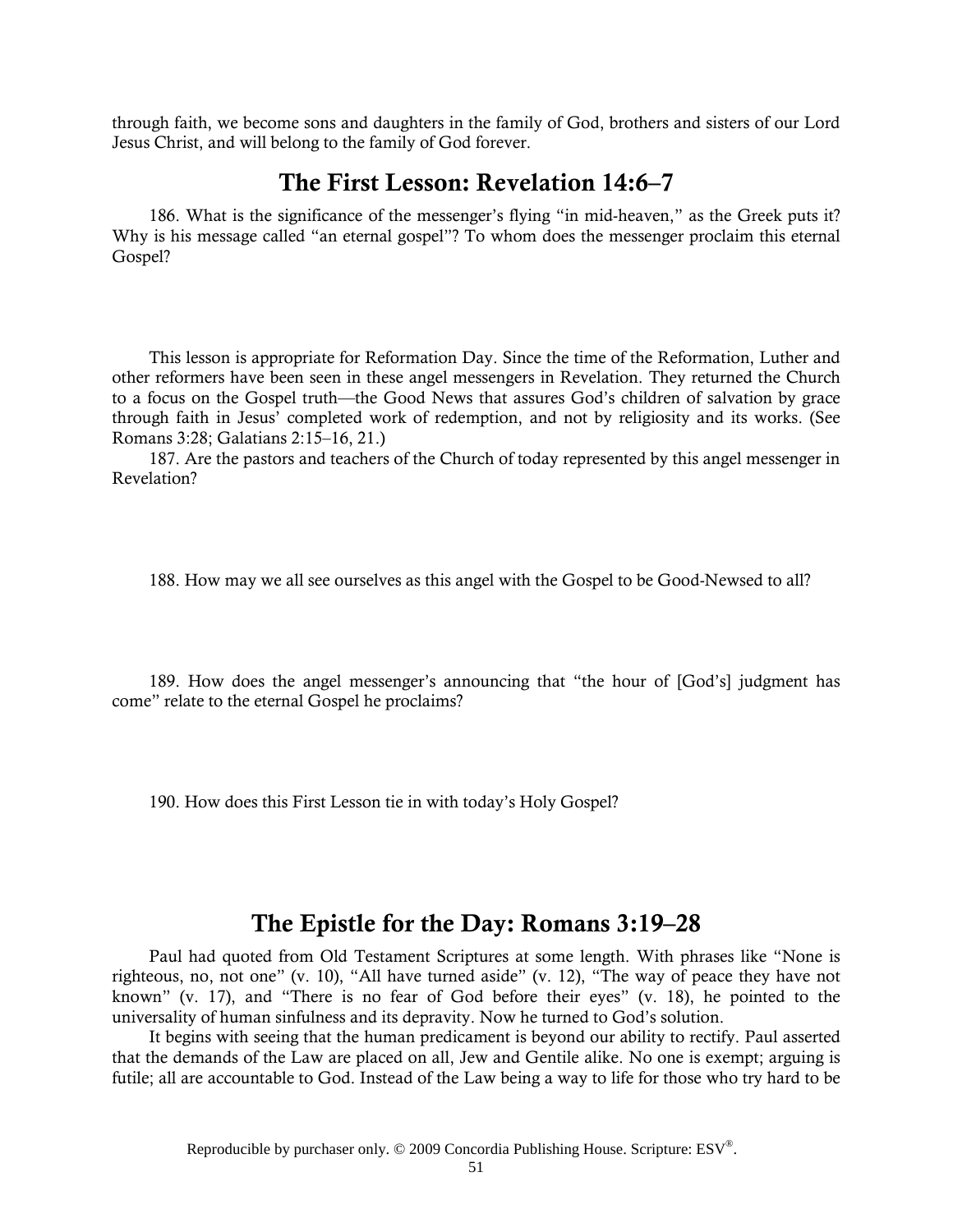obedient, it only makes them conscious of their sin. And that is especially true for those who take the Law very seriously. As a result, "by \_\_\_ no human being will be \_\_\_ in [God's] sight."

"But now . . . " said Paul. God has another answer to this dreadful human condition: "the righteousness of God has been manifested apart from the law." This, too, Paul said, was attested to by the Old Testament Scriptures, "the Law and the Prophets," in their emphasis on faith. It is a righteousness of God that is through \_\_\_ for all who \_\_\_.

191. How did Paul point out that this new answer from God is universally needed and applicable? What motivated God to provide this righteousness apart from the Law? How was this righteousness of God apart from the Law brought into effect?

"Justified by His grace as a gift" is a key phrase. The *Concordia Self-Study Bible* (p. 1721) says,

Paul uses [justify] 22 times. . . . The term describes what happens when someone believes in Christ as his Savior: From the negative viewpoint, God declares the person to be not guilty; from the positive viewpoint, he declares him to be righteous. He cancels the guilt of a person's sin and credits righteousness to him. . . . This legal declaration is valid because Christ died to pay the penalty for our sin and lived a life of perfect righteousness that can in turn be imputed to us. (See 2 Corinthians 5:21.)

"Redemption" is a related key word, a word taken from the slave market. It was the ransom paid to free a slave. Paul referred to our release from guilt and the sentence of death because Christ, in His death, became the ransom for us.

"A propitiation by His blood" referred to the Old Testament's Day of Atonement. Having offered sacrifice for his own sins, the high priest entered the Most Holy Place with blood of the animal sacrificed for the sins of the people and sprinkled it on the Mercy Seat, the cover of the ark of the covenant. The Septuagint called the Mercy Seat the *hilasterion*. In this text, "propitiation by His blood" is *hilasterion*. In effect, Paul was saying that Jesus is our Mercy Seat, the "place" where we receive atonement.

192. The result of redemption through Christ's blood is that all human is excluded. How would the law (principle) of works itself exclude boasting? How is boasting excluded even more by the law (principle) of faith?

Paul's Letter to the Romans formulates the Christian doctrine of salvation by grace through faith in Christ more fully than any other New Testament book. Luther referred to this Epistle as the chief part of the New Testament and the purest Gospel. Paul proclaimed justification by faith against all legalistic works-righteousness. Luther interpreted the sense of Paul's words and added "alone" in his translation, and *sola fide*, "by faith alone," became a cardinal principle of the Reformation. In closing this study on Reformation Day, let's speak together a paraphrase of Paul's great assurance:

"God's Word has convinced us that we are justified by faith alone in Jesus Christ alone—and our obedience to the Law or our disobedience does not even enter into the consideration of our being right with God."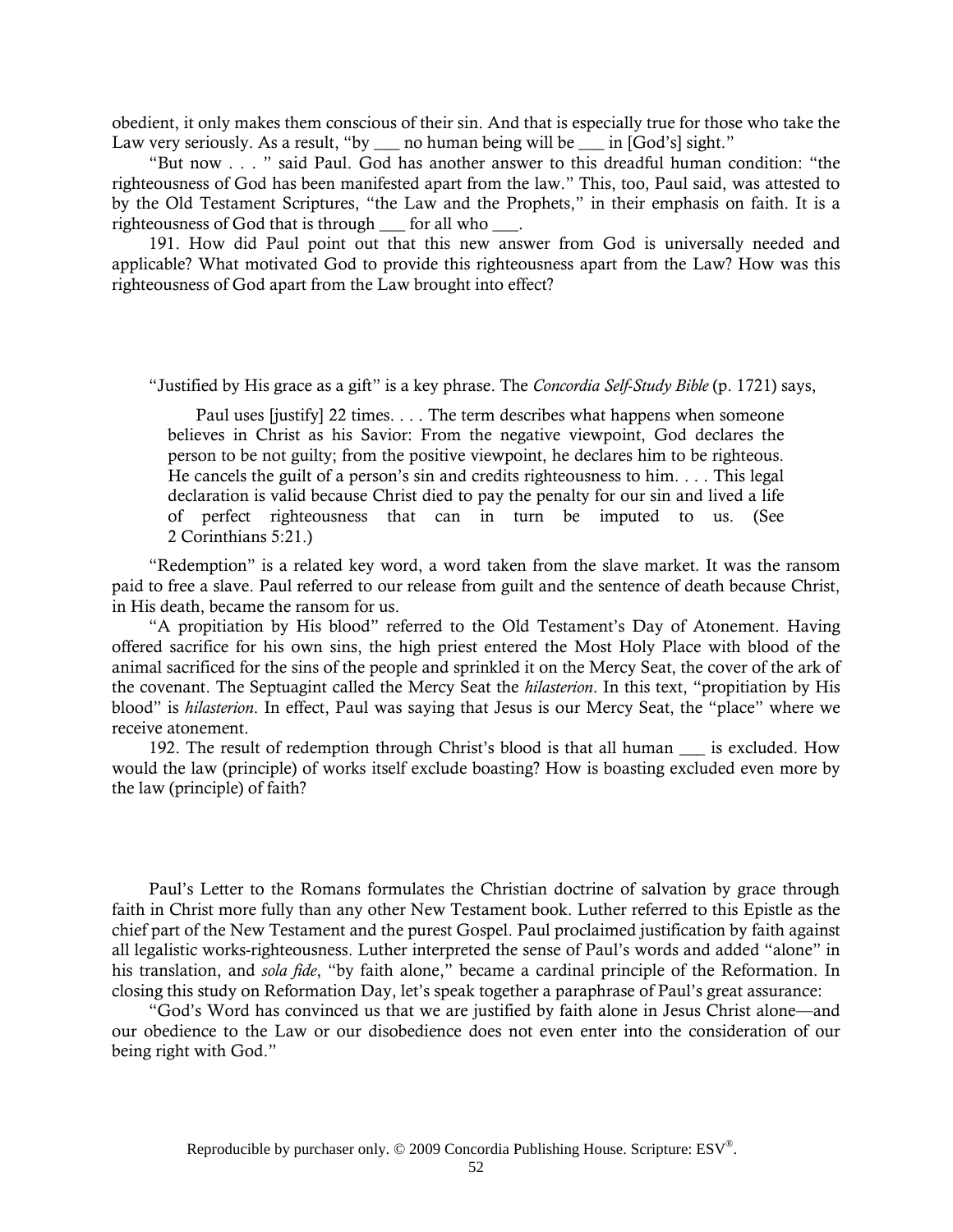# Lesson 12

# Reformation Day

*Almighty and gracious Lord, pour out Your Holy Spirit on Your faithful people. Keep us steadfast in Your grace and truth, protect and deliver us in times of temptation, defend us against all enemies, and grant to Your Church Your saving peace; through Jesus Christ, Your Son, our Lord, who lives and reigns with You and the Holy Spirit, one God, now and forever. Amen.*

### The Holy Gospel: John 8:31–36

Fill-in Answers: They were to abide in His Word. Then they would know the truth, and it would set them free.

182. Abiding in the Word of Jesus involves us in regular hearing of the Word together with fellow Christians as it is read in our worship services, reading the Word devotionally by ourselves, studying the Word together with other Christians or by ourselves, and putting what the Word leads us to—firm faith and obedient discipleship—into practice in our lives. Growth in faith and life is the goal, and that requires continual, diligent effort.

183. The growing realization of the truth will bring us to appreciation and expression of a growing freedom in Christ. In Christ we are free from guilt, the consequences of our sin; we are free from the basic sin of wanting to go our own way instead of God's way; we are free from fear of what men may do to us and free from fear of death itself, for we share Christ's victory; we are free from bondage under the threat of Law-based religion to enjoy all the assurances of the Gospel; we are free from the deadening frustration of a works-righteous "Christianity" to willing service under the Gospel. It is as this "freedom to" becomes the mind-set of disciples that "freedom from" becomes more and more apparent, but both require persistence and vigilance. The poet Browning spoke about "Sin which steals back softly on the soul half-saved." Christian freedom is to be expressed not in the indulgence of our own desires but in loving service to those around us in Jesus' name.

184. They could not argue against "everyone who commits sin is a slave to sin"—nor can we. Its truth is self-evident. Though they were physically descended from Abraham, they knew they were not free from the kind of slavery Jesus was describing. Old Testament history is replete with instances of God's judgment of faithless, rebellious "offspring of Abraham" when they lost Abraham's faith and trusted in their perfunctory religious practices. Jesus wanted these Jews to see that they, too, were guilty of this kind of mistrust, and needed a personal, spiritual freedom, the kind that only He could supply.

185. The status of a slave in a household is uncertain. He is in no sense a permanent part of a family. He may be sold or given to another owner. A son, on the other hand, by virtue of his relation to the father, his position as a son in the family, belongs permanently to the family. The point is this: one who is a slave of sin has no lasting place in God's family, but those who have been given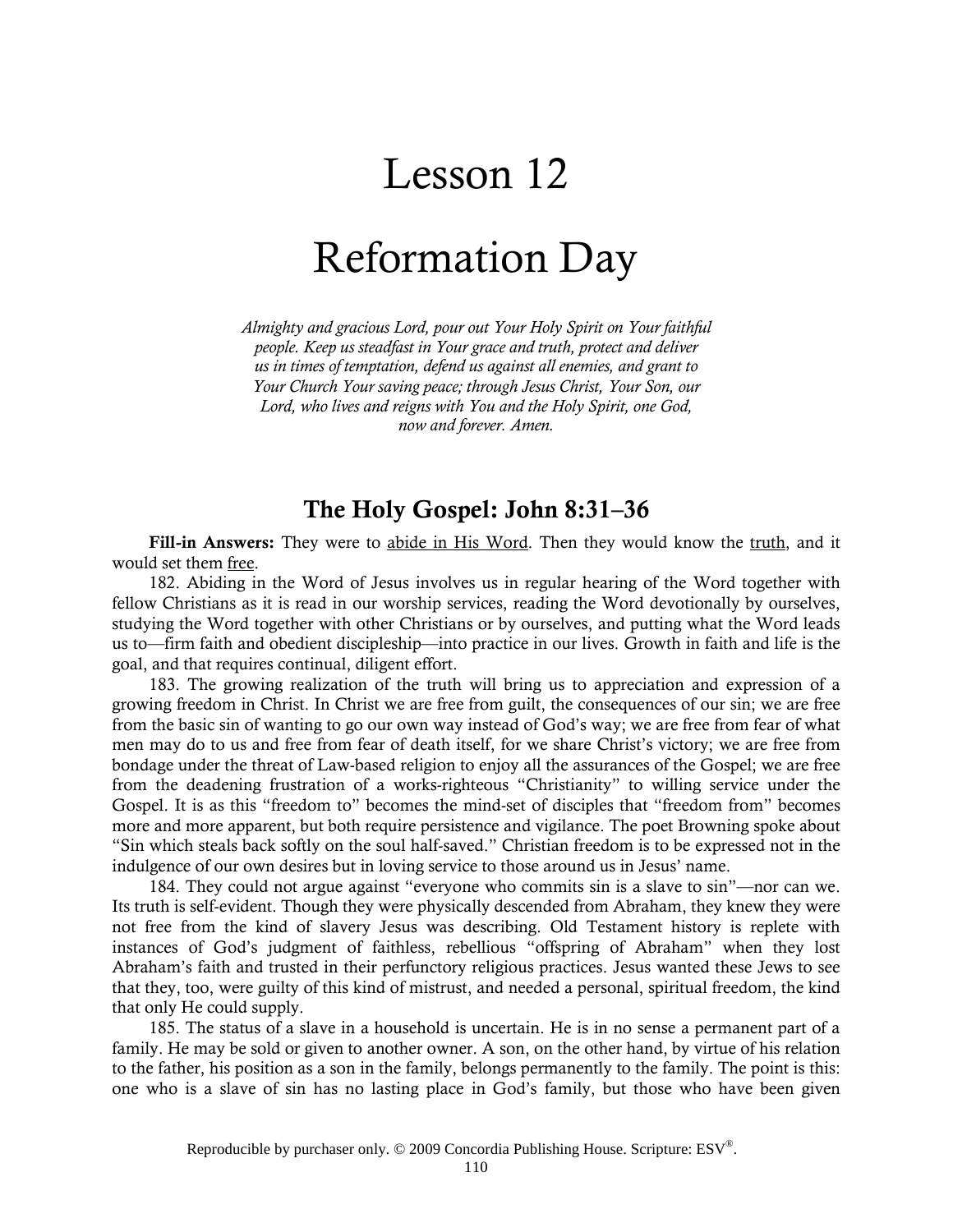sonship or daughterhood in the family of God through faith in His Son, Jesus, will never be disowned.

#### The First Lesson: Revelation 14:6–7

186. John was being given a tour of heaven in his vision. He had just seen the Lamb standing on Mount Zion, and "with Him 144,000 who had His name and His Father's name written on their foreheads" (v. 1)—this number is symbolic of all who are saved, with not one missing. He had heard a voice "like the roar of many waters and like the sound of loud thunder" and "like the sound of harpists playing on their harps" (v. 2). They were singing "a new song" that "no one could learn . . . except the 144,000 who had been redeemed from the earth" (v. 3). Then the angel messenger flying in mid-heaven appears with the eternal Gospel. His presence, his loud voice, and his having "an eternal gospel to proclaim" underscores the basis for the whole scene: salvation by God's grace through faith in Jesus Christ. The Gospel is an eternal Gospel because it has always been in the heart and mind of God, from before the creation of the world, and because it is definitive of what is at the center of His person and His will for His creation. There is only one Gospel, the Gospel of Jesus Christ, God's Son, and it is always the same, from eternity to eternity. (See Ephesians 1; Galatians 1:6–9.) The angel messenger proclaims the eternal Gospel "to every nation and tribe and language and people." In this scene, all of the New Testament era is compressed into this angel with the saving Gospel that is to be Good-Newsed to all. The Lord of the Church entrusts His Church with the Gospel, not just for our own benefit, but for the benefit of the whole world. The Gospel is for our hearing and believing but also for our Good-Newsing the world.

187. Pastors and teachers of the Church of today surely are represented by this angel messenger when they lead people into God's Word, with the Holy Gospel of Jesus Christ as the heart and center of their messages and their instruction.

188. We may all see ourselves in the angel messenger with the Gospel to proclaim when we take Christ's commission seriously and diligently prepare ourselves to present the Gospel to others in a clear and winsome way. It helps to take the time to write out a Christian testimony based on Scripture and memorize it—not to use verbatim every time, but to have helpful phrases that can be utilized in the proper way at the proper time. This all begins, of course, with our personal study of the New Testament so we will be Spirit-equipped to be Christ's ambassadors to those around us as He gives us opportunities. We also are called on to generously support the effort of the Church and its missionaries as they act on our behalf as well as on Christ's behalf. (See 1 Peter 3:13–17; Philippians 1:3–6.)

189. The angel messenger's announcing that "the hour of [God's] judgment has come" relates to the eternal Gospel he proclaims in the fact that there is always an either/or element in the Gospel's call: "Believe in the Lord Jesus Christ and be saved! Reject Jesus Christ and condemn yourself to an eternity without God." (See John 3:16–18.) According to St. Paul, the same Gospel message becomes the fragrance of life for those who believe, but it is the fragrance of death for those who will not believe. (See 2 Corinthians 2:15–17.) The Gospel calls people to more than believing in principle that Jesus is the Savior. It calls to a relationship with Jesus Christ as Lord and we as His servants, belonging to Him, eager to do His will in all matters. (See Luke 14:25–35.) One Christian teacher has suggested that we state this aloud to Christ, consciously turning over all we have and are to Him as His possessions, bought and paid for, and then receiving them back from Him as His gifts to us so we can use all we have and are to His glory as His willing disciples.

190. This lesson emphasizes God's call to faith and discipleship through the eternal Gospel of Jesus. The Good News that Jesus offers frees us to give that to God willingly and lovingly.